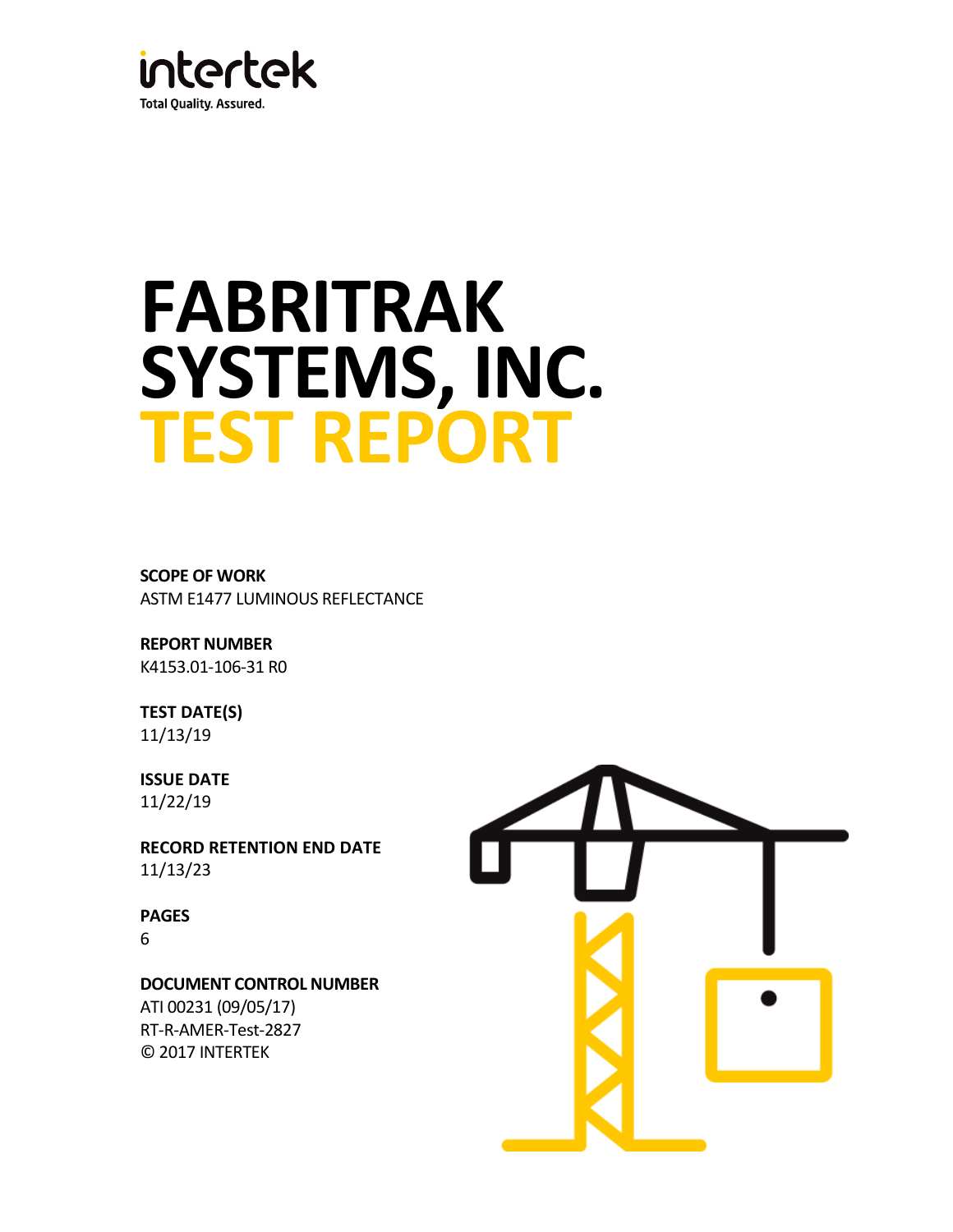

130 Derry Court York, Pennsylvania 17406

Telephone: 717-764-7700 Facsimile: 717-764-4129 [www.intertek.com/building](http://www.intertek.com/building)

# **TEST REPORT FOR FABRITRAK SYSTEMS, INC.**

Report No.: K4153.01-106-31 R0 Date: 11/22/19

#### **REPORT ISSUED TO**

**FABRITRAK SYSTEMS, INC.** 111 West Park Drive Mt. Laurel, New Jersey 08054

#### **SECTION 1**

**SCOPE**

**Product(s)**: FabriTrak Terra Core Poly

Intertek Building & Construction (B&C) was contracted by FabriTrak Systems, Inc. to evaluate FabriTrak Terra Core Poly in accordance with ASTM E1477 for Luminous Reflectance. Results obtained are tested values and were secured by using the designated test method(s). Testing was conducted at the Intertek B&C test facility in York, Pennsylvania.

This report does not constitute certification of this product nor an opinion or endorsement by this laboratory.

| For INTERTEK B&C:    |                                      |                     |                                     |
|----------------------|--------------------------------------|---------------------|-------------------------------------|
| <b>COMPLETED BY:</b> | Isaiah S. Gingrich                   | <b>REVIEWED BY:</b> | Dawn M. Chaney                      |
| TITLE:               | <b>Technician III</b>                | <b>TITLE:</b>       | <b>Technician Team Lead</b>         |
|                      | <b>Materials Laboratory</b>          |                     | <b>Materials Laboratory</b>         |
| <b>SIGNATURE:</b>    | lan Sin                              | <b>SIGNATURE:</b>   | Dawn '                              |
|                      | Digitally Signed by: Isaiah Gingrich |                     | Digitally Signed by: Dawn M. Chaney |
| DATE:                | 11/21/19                             | <b>DATE:</b>        | 11/21/19                            |
| ISG:dmc/als          |                                      |                     |                                     |

This report is for the exclusive use of Intertek's Client and is provided pursuant to the agreement between Intertek and its Client. Intertek's responsibility and liability are limited to the terms and conditions of the agreement. Intertek assumes no liability to any party, other than to the Client in accordance with the agreement, for any loss, expense or damage occasioned by the use of this report. Only the Client is authorized to permit copying or distribution of this report and then only in its entirety. Any use of the Intertek name or one of its marks for the sale or advertisement of the tested material, product or service must first be approved in writing by Intertek. The observations and test results in this report are relevant only to the sample(s) tested. This report by itself does not imply that the material, product, or service is or has ever been under an Intertek certification program.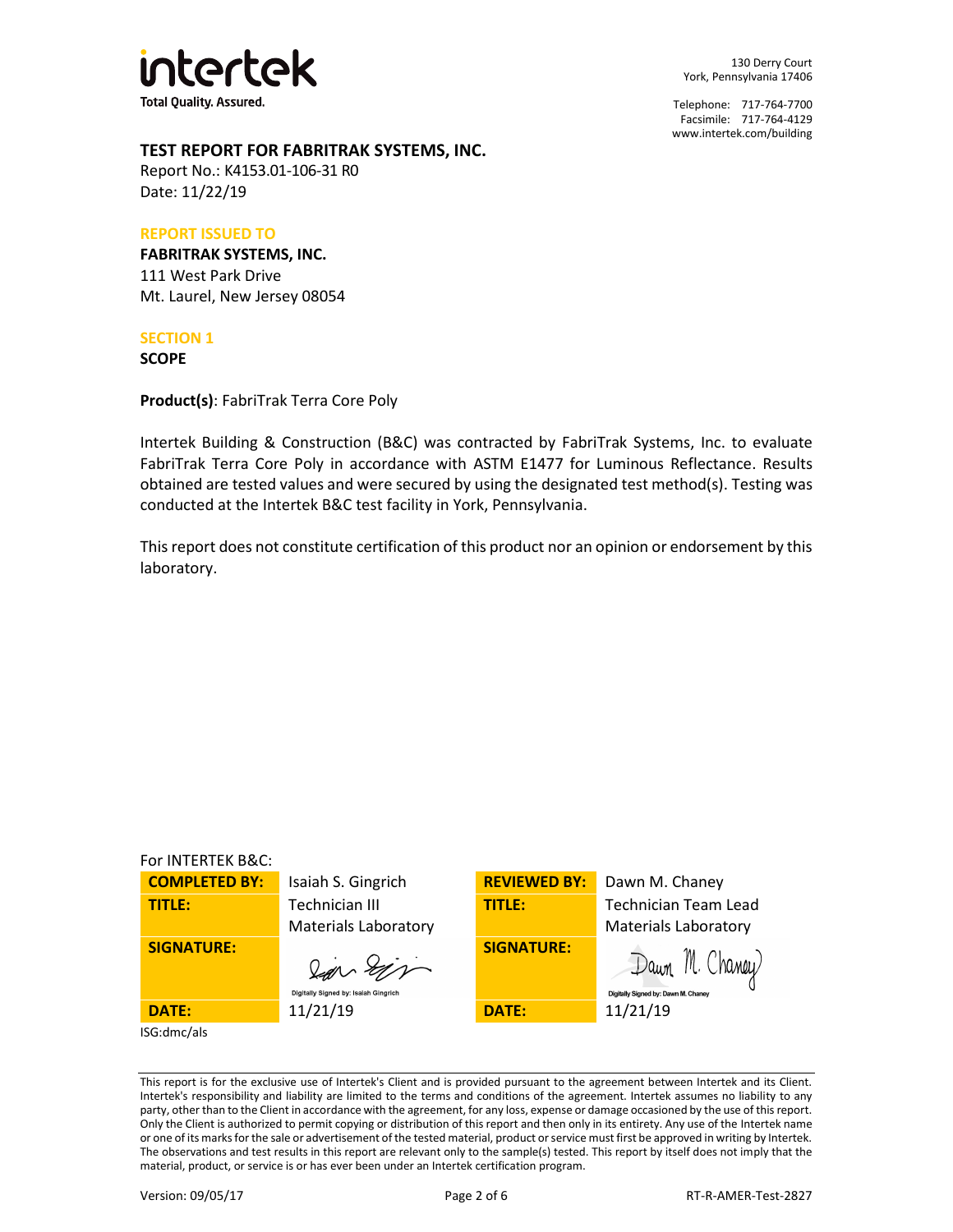

Telephone: 717-764-7700 Facsimile: 717-764-4129 [www.intertek.com/building](http://www.intertek.com/building)

# **TEST REPORT FOR FABRITRAK SYSTEMS, INC.**

Report No.: K4153.01-106-31 R0 Date: 11/22/19

# **SECTION 2**

#### **TEST METHOD(S)**

The specimens were evaluated in accordance with the following:

**ASTM E1477-98a(2017)e1** *, Standard Test Method for Luminous Reflectance Factor of Acoustical Materials by Use of Integrating-Sphere Reflectometers*

#### **SECTION 3**

#### **MATERIAL SOURCE**

The materials were provided by FabriTrak Systems, LLC. The following was/were received on 11/11/19: Six (6) FabriTrak Terra Core Poly squares. Refer to the product description photo(s) in Section 9. The material was tested as received. Representative materials/test specimens will be retained by Intertek B&C for a minimum of four years from the test completion date.

#### **SECTION 4**

#### **LIST OF OFFICIAL OBSERVERS**

| <b>NAME</b>        | <b>COMPANY</b> |
|--------------------|----------------|
| Isaiah S. Gingrich | Intertek B&C   |
| Dawn M. Chaney     | Intertek B&C   |

#### **SECTION 5**

#### **TEST PROCEDURE(S)**

All conditioning of test specimens and test conditions were at standard laboratory conditions unless otherwise reported. Refer to the test related photos in Section 9.

#### **ASTM E1477 - Luminous Reflectance Factor**

The luminous reflectance factor was determined utilizing a GretagMacbeth Color i5 Spectrophotometer (ICN: 004725) with a diffuse spherical geometry and a xenon lamp, CIELAB color space, D65 illuminant, and 10° observer. The specular component was included in the measurements. The luminous reflectance factor was calculated as a CIELAB tri-stimulus value Y.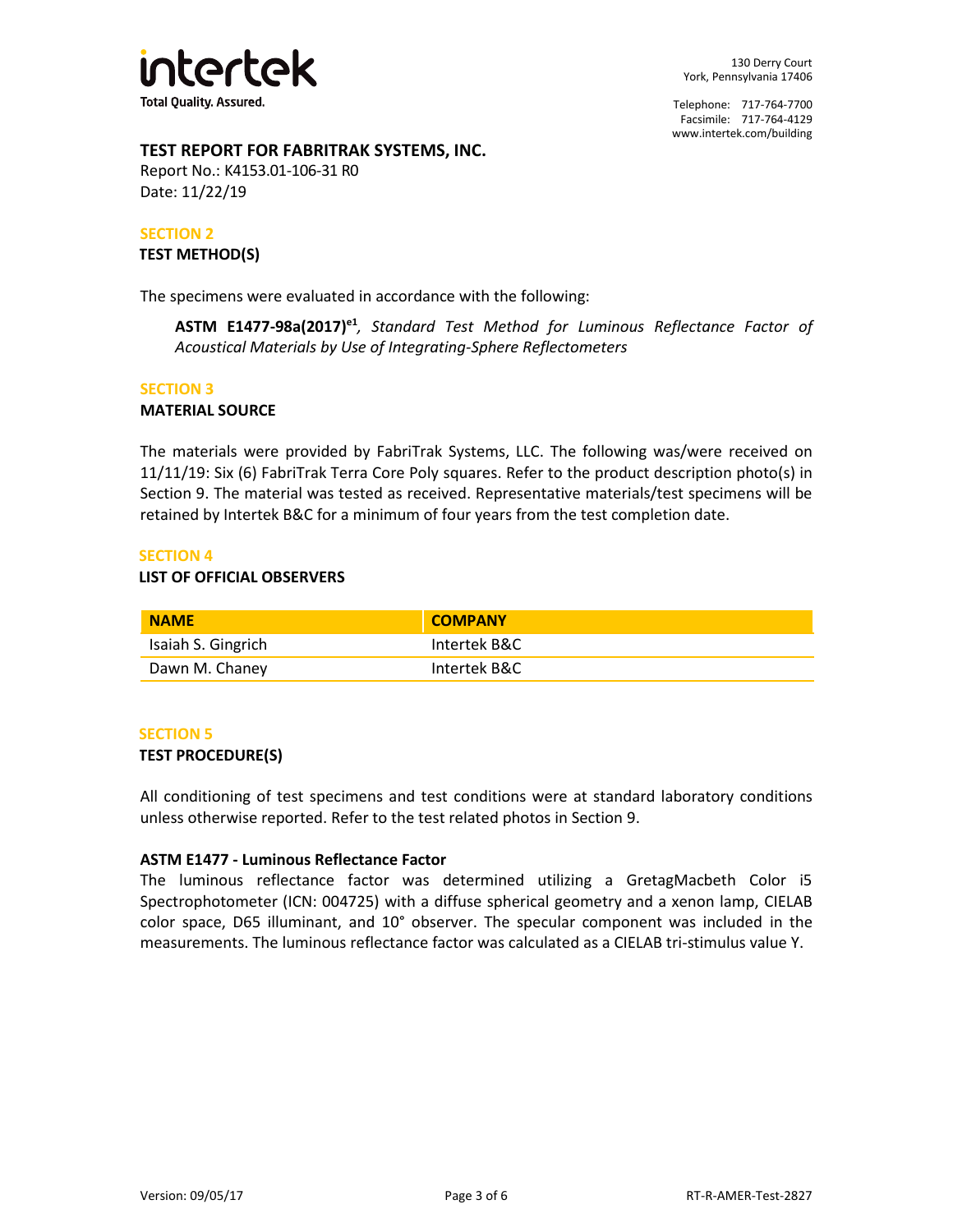

Telephone: 717-764-7700 Facsimile: 717-764-4129 [www.intertek.com/building](http://www.intertek.com/building)

# **TEST REPORT FOR FABRITRAK SYSTEMS, INC.**

Report No.: K4153.01-106-31 R0 Date: 11/22/19

#### **SECTION 6**

#### **TEST SPECIMEN DESCRIPTION(S)**

| <b>TEST PROCEDURE</b> | <b>NUMBER OF</b> | <b>NOMINAL SPECIMEN</b> | <b>VISUAL</b>                            |
|-----------------------|------------------|-------------------------|------------------------------------------|
|                       | <b>SPECIMENS</b> | <b>DIMENSIONS</b>       | <b>CHARACTERISTICS</b>                   |
| ASTM E1477            | Six(6)           | $8" \times 8"$          | Square White<br><b>Acoustic Paneling</b> |

#### **SECTION 7**

**TEST RESULTS**

#### **Luminous Reflectance**

| <b>SPECIMEN</b> | <b>LUMINOUS REFLECTANCE FACTOR (Y)</b> |
|-----------------|----------------------------------------|
|                 | 78.697                                 |
|                 | 76.699                                 |
|                 | 78.254                                 |
| 4               | 76.337                                 |
|                 | 77.780                                 |
| 6               | 76.915                                 |
| Average         | 77.447                                 |

#### **SECTION 8**

#### **CONCLUSION**

The specified test method did not provide specific performance requirements.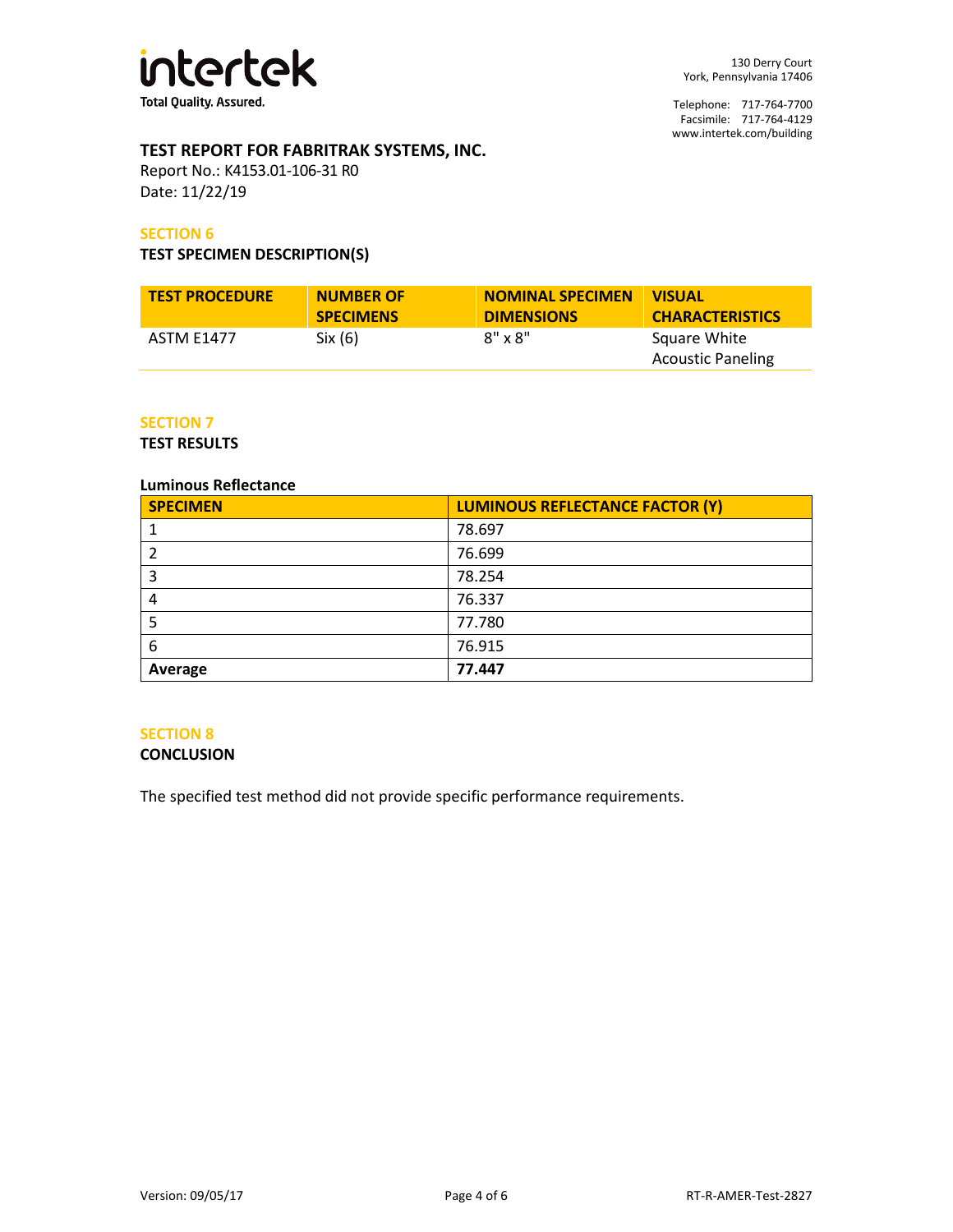

130 Derry Court York, Pennsylvania 17406

Telephone: 717-764-7700 Facsimile: 717-764-4129 [www.intertek.com/building](http://www.intertek.com/building)

# **TEST REPORT FOR FABRITRAK SYSTEMS, INC.**

Report No.: K4153.01-106-31 R0 Date: 11/22/19

**SECTION 9**

**PHOTOGRAPH(S)**



**Photo No. 1 Test Specimen As Received**



**Photo No. 2 Specimen in the Spectrophotometer**